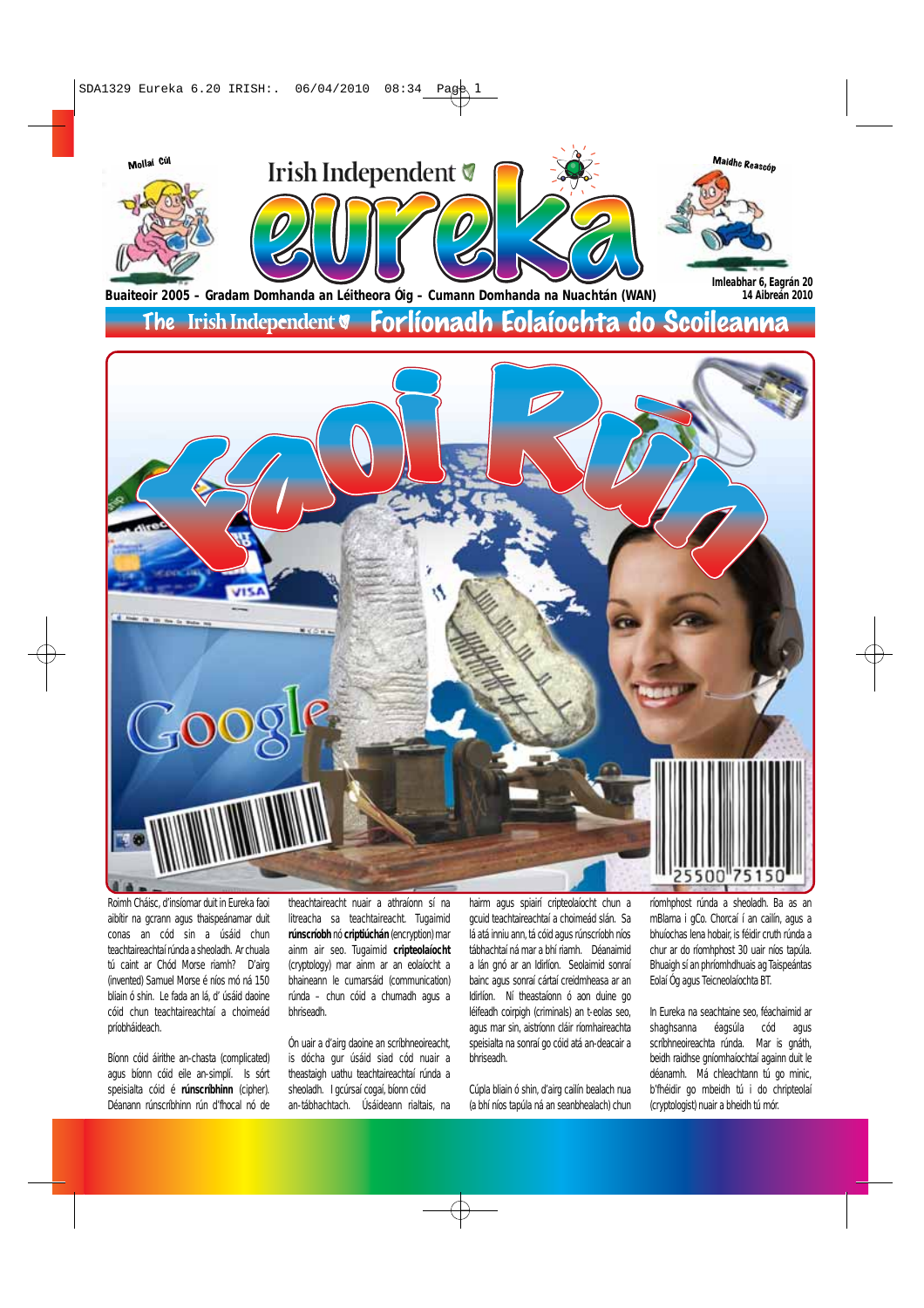### Cafomhafocht

## Teachtaireachtaí dofheicthe

Tá scríbhneoireacht dhofheicthe á déanamh le níos mó ná céad bliain. D'úsáid a lán spiairí í chun eolas a sheoladh le linn cogaí. Bain triail as an gcéad ghníomhaíocht eile agus déan do chuid scríbhneoireachta dofheicthe féin. Is féidir leat teachtaireacht a chur chuig do chara. Beidh ar dhuine fásta cabhrú le do chara.





#### **BUNÁBHAIR:**

- **\*** Sú líomóide (ó líomóidí fáiscthe nó ó bhuidéal)
- **\*** Bioranna fiacla (toothpicks) nó baitíní cadáis (cotton buds)
- **\*** Páipéar bán
- **\*** Teas m.sh. iarann

### **Aire: Ná húsáid an t-iarann tú féin. Iarr ar dhuine fásta cabhrú leat.**

#### **TREORACHA:**

- 1. Cén teachtaireacht a scríobhfaidh tú? D'fhéadfá d'ainm nó rud éigin níos faide a scríobh.
- 2. Doirt an sú líomóide isteach i mbabhla.
- 3. Tum an bior fiacla / baitín cadáis isteach sa sú agus úsáid é chun do theachtaireacht a scríobh.
- 4. Lig don pháipéar triomú. Ní bheidh dada le feiceáil.
- 5. Beidh ar do chara iarraidh ar dhuine fásta an páipéar a iarnáil. Beidh an scríbhneoireacht le feiceáil ansin mar litreacha donna.

### **LEID:**

Seans go mbeadh cuma amhrasach (suspicious) ar bhileog bhán (blank). Is maith an smaoineamh é teachtaireacht a scríobh i ndúch ar an bpáipéar mar dhíthreoir (decoy). Ansin scríobh an teachtaireacht rúnda ag an deireadh.

### **CONAS A THARLAÍONN SÉ SEO?**

Tá ceimiceáin (chemicals) sa sú líomóide. Nuair a mheascann aer leo, tagann athrú ar a ndath. Tarlaíonn sé seo níos tapúla má chuireann tú teas leo. Ar thug tú faoi deara go dtagann athrú ar dhath úill, má fhágann tú é ina luí thart timpeall tar éis plaic a bhaint as? Tarlaíonn an sórt ruda céanna leis an sú líomóide.

### **Enfornhafocht**

## Cóid Rúnda agus ainmhithe eile

Ní hé an cine daonna an t-aon dream a sheolann teachtaireachtaí a bhfuil cód iontu, seolann ainmhithe teachtaireachtaí i gcód freisin. Tá caochfhrancaigh (mole rats) beagnach dall agus fuair eolaithe amach go bhfuil cód Morse de chineál áirithe acu: buaileann siad a gcloigeann ar bhallaí a dtolláin. Cuireann an bualadh seo amach **creathanna** (vibrations) a thaistealaíonn níos mó ná 15 mhéadar. Cuireann caochfhrancaigh eile a ngialla ar bhalla an tolláin



chun na teachtaireachtaí a bhrath (detect).

Bain triail as teachtaireacht a sheoladh agus bain úsáid as comharthaí an chóid Morse chun é a dhéanamh. D'fhéadfá do pheann luaidhe a bhualadh ar an mbord chun na comharthaí a sheoladh.



D'fhorbair (developed) Samuel Morse cód Morse. Úsáidimid é chun teachtaireachtaí a sheoladh trí theileagraf. Úsáideann cód Morse poncanna agus daiseanna. Ba cheart go mbeadh dais trí huaire níos faide ná ponc. Taispeánann an pictiúr an cód a bhaineann le gach litir den aibítir. Mar shampla, ponc amháin atá againn le haghaidh E, dais amháin le haghaidh T, ponc-dais le haghaidh A, dais-ponc le haghaidh N, dais-dais-dais le haghaidh O, ponc-ponc le haghaidh I, ponc-ponc-ponc le haghaidh S agus mar sin de. Ponc-dais-ponc-ponc, ponc-ponc, ponc-dais, dais-dais a bheadh againn le haghaidh an ainm 'Liam' i gcód Morse. Cad a bheadh againn le haghaidh an chomhartha ghuaise (distress signal) S.O.S.? Déan iarracht d'ainm féin a scríobh i gcód Morse; scríobh teachtaireacht rúnda i gcód Morse le haghaidh do charad – fág ar lár na sínte fada sa dá chás.

#### **DÚSHLÁN BREISE:**

Ciallaíonn gealán (flash) fada nó fuaim fhada **dais** nuair a bhíonn ciorcad leictreach in úsáid chun cód Morse a sheoladh. Ciallaíonn gealán gearr nó fuaim ghearr **ponc**. Déan ciorcad leictreach a bhfuil lasc (switch) air, agus dordán in ionad bolgáin. Bain úsáid as chun teachtaireacht a sheoladh chuig do chara.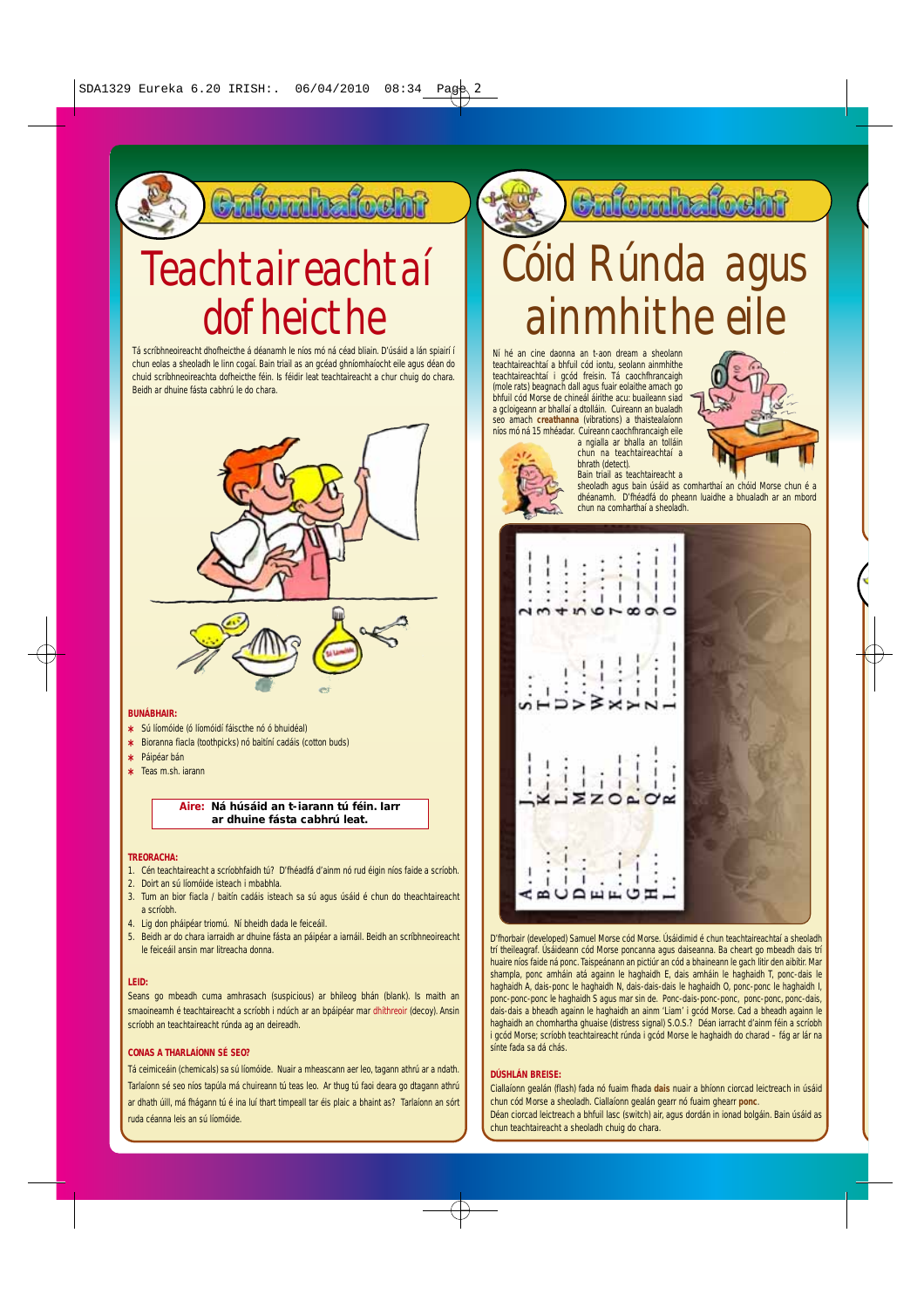**Eulomhafocht** 

# Cóid Chliste

Baineann spiairí an-úsáid as cóid rúnda, ach sa lá ata inniu ann, baineann gach sórt duine úsáid astu. Gan iad, ní bheimis ábalta ríomhphoist a sheoladh go sábháilte ná fiú cluichí ríomhaire a imirt.

Léigh tú ar an gcéad leathanach go bhfuil sórt speisialta cóid ann – an **rúnscríbhinn**. Chun rúnscríbhinn a dhéanamh, caithfidh tú córas (system) nó **eochair** a bheith agat. Mura bhfuil eolas ag aon duine eile ach agatsa agus ag do chara ar an eochair, beidh sé an-deacair ag aon duine eile do chuid teachtaireachtaí a léamh. An féidir leat na teachtaireachtaí thíos a léamh? Más féidir leat, seans go mbeidh tú go maith mar chripteolaí (cryptologist) nuair a bheidh tú mór.



Cód simplí Cód simplí

**O** 

I gcód an-simplí, b'fhéidir go socrófá le cara nach léifeá ach gach dara litir.

**Cad a deir an teachtaireacht seo?** 

### **Vbquwaeirlt lyiuoimo ip nadsidafigdhh ajm skclozixlce**

Bheadh sé éasca an cód sin a bhriseadh. Tá sórt simplí cóid eile ann agus cuireann sé uimhreacha in ionad na litreacha.  $A = 1$ ,  $B = 2$ ,  $C = 3$  agus ar aghaidh mar sin go dtí  $Z = 26$ . Chun an cód seo a úsáid, scríobh amach an aibítir iomlán agus scríobh síos an uimhir a ghabhann le gach litir.



Culomhafocht

### Déan Roth Rúnscríbhinne

D'airg eolaí Iodálach dioscaí rúnscríbhinne níos mó ná 500 bliain ó shin. Chuir sé an aibítir ar dhá fháinne éagsúla. Chuir sé fáinne amháin taobh istigh den fháinne eile nó ar a barr. Chun rúnscríbhinn a dhéanamh, chuir sé litir ar fháinne amháin in aice le litir ar an bhfáinne eile.

**Déan Roth nó Diosca Rúnscríbhinne sa chéad ghníomhaíocht eile.**



**Aire: Bí cúramach nuair a bheidh an siosúr in úsáid agat agus nuair a bheidh tú ag déanamh na bpoll** z





### **TREORACHA**

**\*** Siosúr

? ?

- 1. Gearr amach an dá roth atá sa léaráid (más fearr leat, is féidir fótachóip a dhéanamh agus na fótachóipeanna a ghearradh amach).
- 2. Greamaigh iad ar phíosaí cárta. Gearr na rothaí amach as an gcárta, más mian leat.

 $N_{\text{NN}}$ 

- 3. Déan poll beag i lár na rothaí le peann luaidhe.
- 4. Cuir an roth beag ar bharr an rotha mhóir. Bí cinnte gur féidir leat na litreacha a fheiceáil i gceart.
- 5. Cuir na poill láir ar bharr a chéile. Cuir an pionna scoilte tríothu chun iad a choimeád le chéile.
- 6. Tá do roth rúnscríbhinne réidh anois. Cas roth amháin chun aon phéire litreacha a mheaitseáil.
- 7. Úsáid an roth taobh istigh don teachtaireacht agus an roth taobh amuigh don chód.
- 8. Bí cinnte go n-insíonn tú an cód do na daoine atá ag fáil na teachtaireachta. In eochair A- D, caithfidh tú A ar an roth taobh istigh a mheaitseáil le D ar an roth taobh amuigh. Léigh an teachtaireacht ón roth taobh istigh agus an cód ón roth taobh amuigh.

### **DÚSHLÁN BREISE:**

Bain úsáid as do roth chun an teachtaireacht seo a léamh. Is eochair A-D atá i gceist (agus tá sínte fada sa chód).

**NV FÚNUXHSÓDO PI**